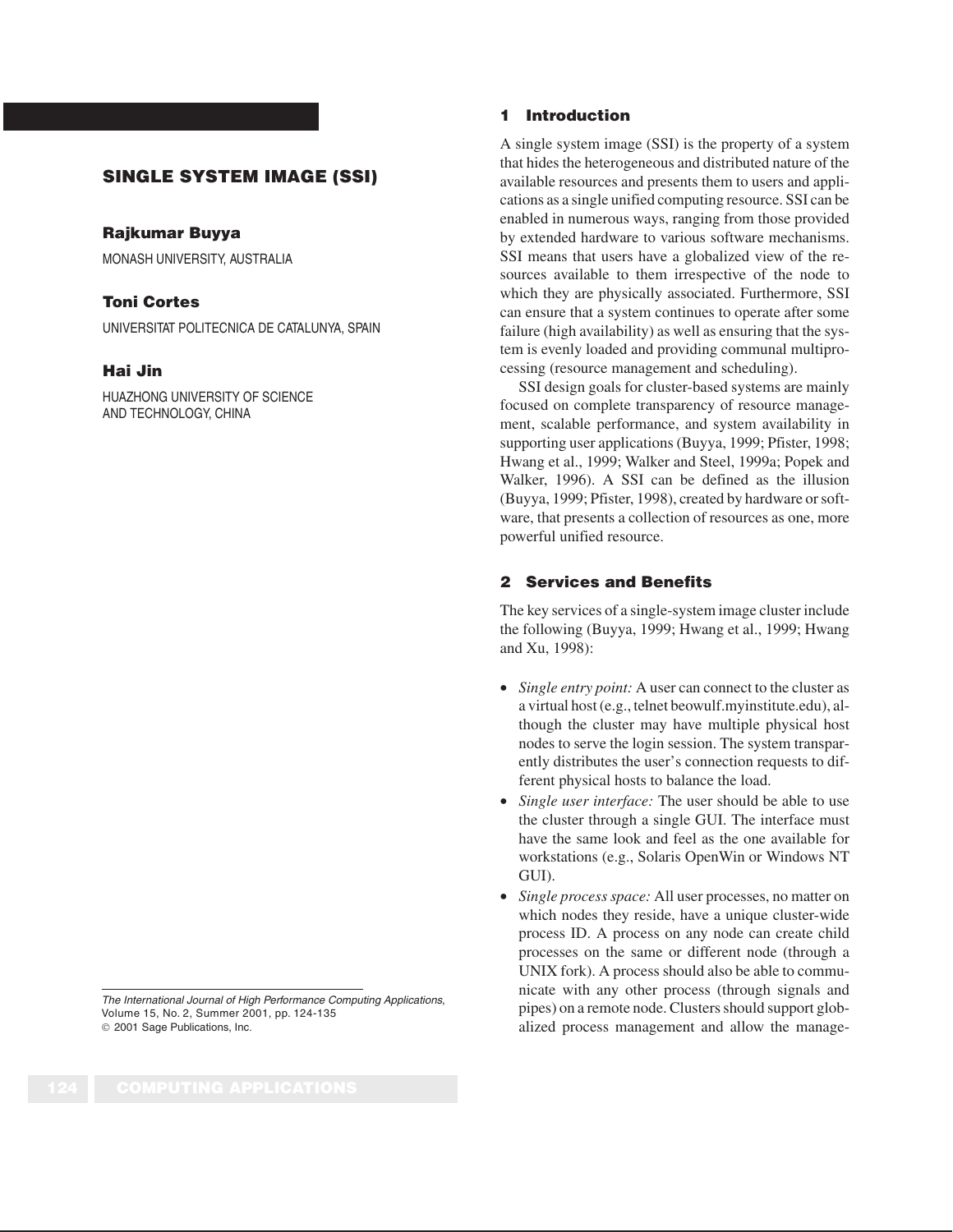ment and control of processes as if they are running on local machines.

- *Single memory space:* Users have an illusion of a big, centralized main memory, which in reality may be a set of distributed local memories. Software DSM approach has already been used to achieve single memory space on clusters. Another approach is to let the compiler distribute the data structure of an application across multiple nodes. It is still a challenging task to develop a single memory scheme that is efficient, platform independent, and able to support sequential binary codes.
- *Single I/O space (SIOS):* This allows any node to perform I/O operations on local or remotely located peripheral or disk devices. In this SIOS design, disks associated to cluster nodes, network-attached RAIDs, and peripheral devices form a single address space.
- *Single-file hierarchy:* On entering into the system, the user sees a single, huge file system image as a single hierarchy of files and directories under the same root directory that transparently integrates local and global disks and other file devices. Examples of single-file hierarchy include NFS, AFS, xFS, and Solaris MC Proxy.
- *Single virtual networking:* This means that any node can access any network connection throughout the cluster domain even if the network is not physically connected to all nodes in the cluster. Multiple networks support a single virtual network operation.
- *Single job management system:* Under a global job scheduler, a user job can be submitted from any node to request any number of host nodes to execute it. Jobs can be scheduled to run in either batch, interactive, or parallel modes. Examples of job management systems for clusters include GLUnix, LSF, and CODINE.
- *Single control point and management:* The entire cluster and each individual node can be configured, monitored, tested, and controlled from a single window using single GUI tools, much like an NT workstation managed by the task manager tool.
- *Checkpointing and process migration:* Checkpointing is a software mechanism to periodically save the process state and intermediate computing results in memory or disks. This allows the rollback recovery after a failure. Process migration is needed in dynamic load balancing among the cluster nodes and in supporting checkpointing.

Figure 1 shows the functional relationships among various key middleware packages. These middleware packages are used as interfaces between user applications and

*"A single system image (SSI) is the property of a system that hides the heterogeneous and distributed nature of the available resources and presents them to users and applications as a single unified computing resource."*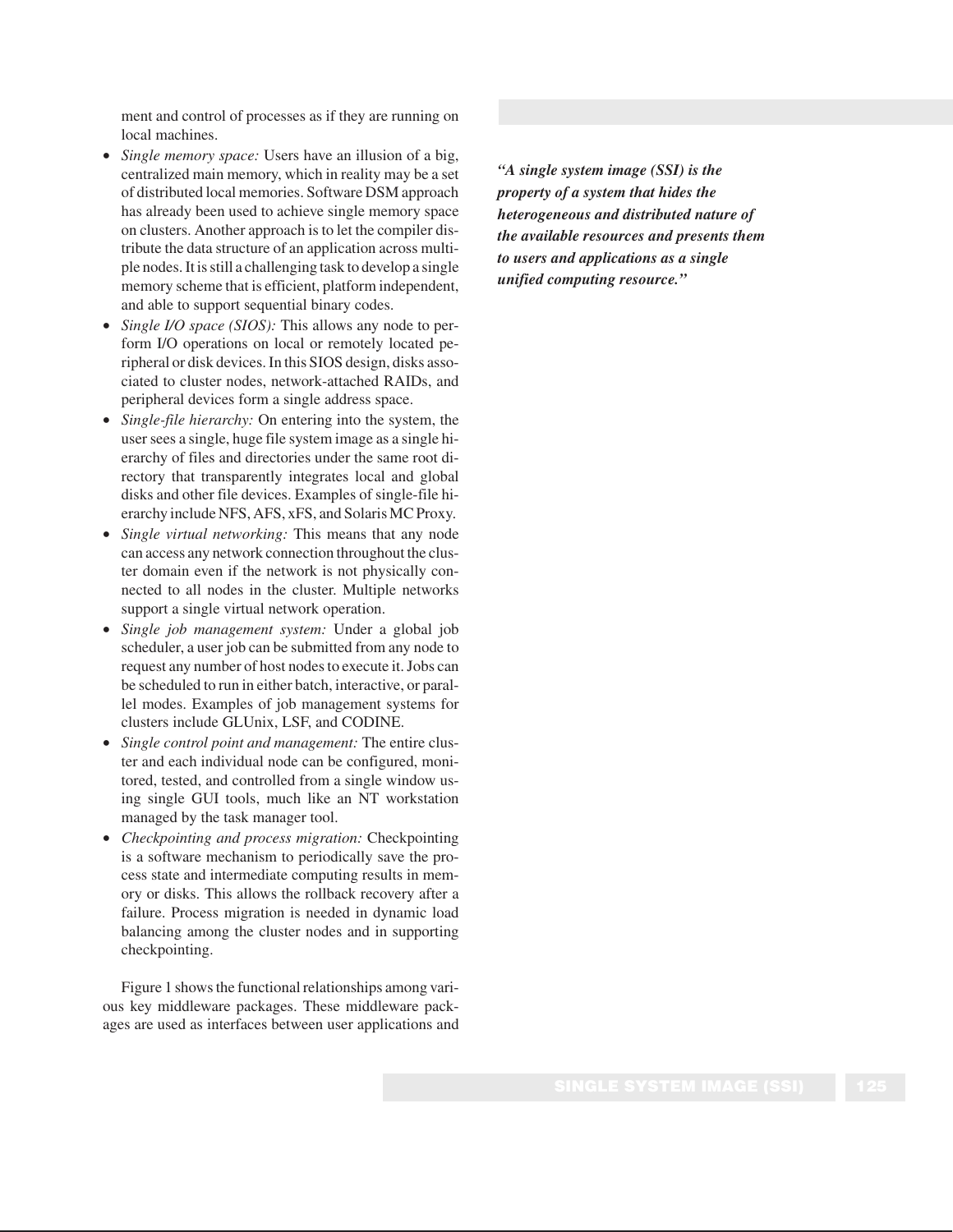

**Fig. 1 The relationships among middleware modules.**

cluster hardware and OS platforms. They support each other at the management, programming, and implementation levels.

The most important benefits of SSI include the following (Buyya, 1999):

- It provides a simple, straightforward view of all system resources and activities from any node in the cluster.
- It frees the end user from having to know where in the cluster an application will run.
- It allows the use of resources in a transparent way irrespective of their physical location.
- It lets the user work with familiar interface and commands and allows the administrator to manage the entire cluster as a single entity.
- It offers the same command syntax as in other systems and thus reduces the risk of operator errors, with the result that end users see improved performance, reliability, and higher availability of the system.
- It allows one to centralize/decentralize system management and control to avoid the need of skilled administrators for system administration.
- It greatly simplifies system management and thus reduced cost of ownership.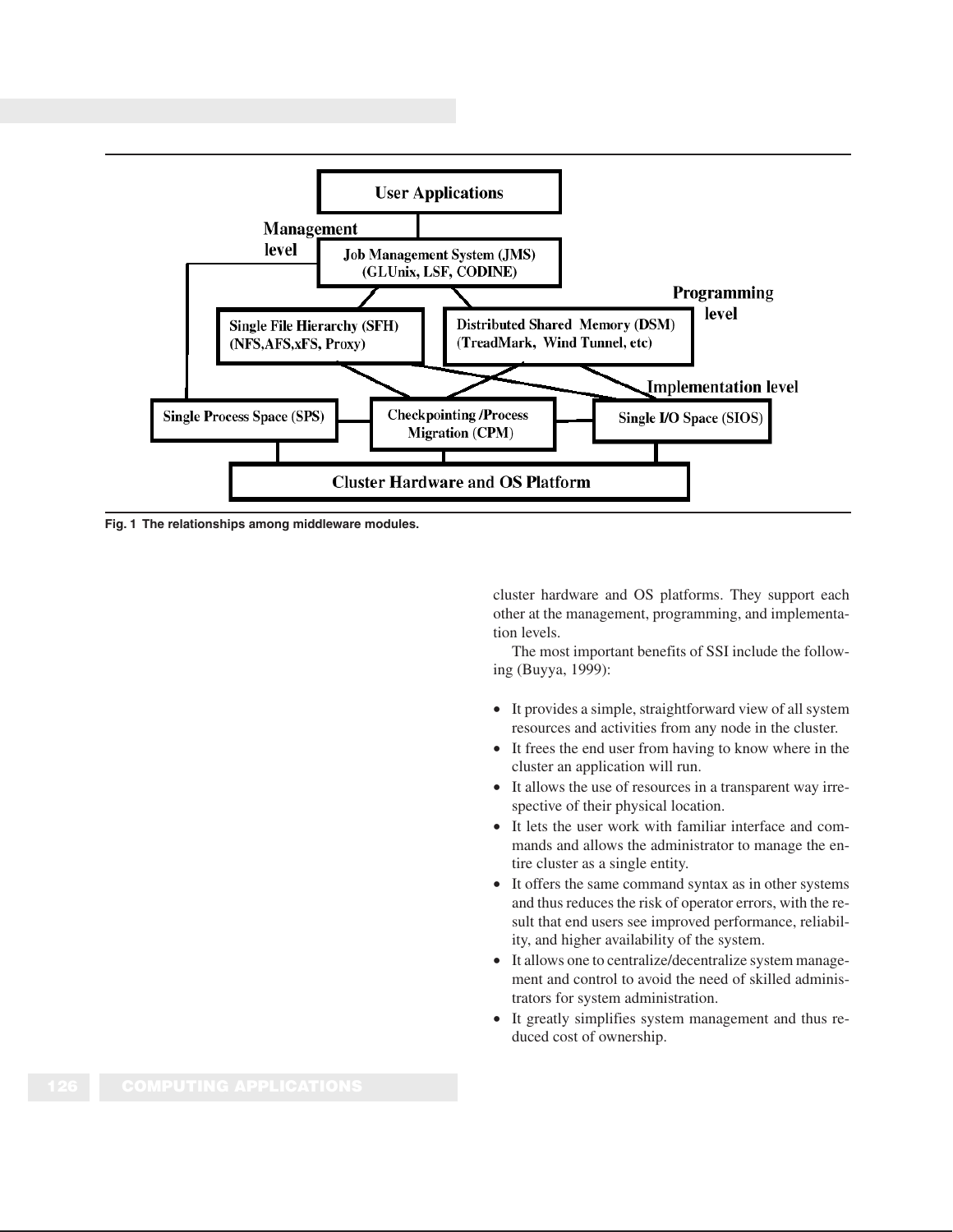- It provides location-independent message communication.
- It benefits the system programmers to reduce the time, effort, and knowledge required to perform the task and allows current staff to handle larger or more complex systems.
- It promotes the development of standard tools and utilities.

### **3 SSI Layers/Levels**

The two important characteristics of SSI (Buyya, 1999; Pfister, 1998) are the following:

- 1. Every SSI has a boundary.
- 2. SSI support can exist at different levels within a system—one able to be built on another.

SSI can be implemented in one or more of the following levels:

- hardware,
- operating system (so-called "underware") (Walker and Steel, 1999a),
- middleware (runtime subsystems),
- application.

A good SSI is usually obtained by cooperation between all these levels as a lower level can simplify the implementation of a higher one.

### **3.1 HARDWARE LEVEL**

Systems such as Digital/Compaq Memory Channel and hardware distributed shared memory (DSM) (http://www.digital.com/info/hpc/systems/symc.html) offer SSI at the hardware level and allow the user to view a cluster as a shared-memory system. Digital's Memory Channel is designed to provide a reliable, powerful, and efficient clustering interconnect. It provides a portion of global virtual shared memory by mapping portions of remote physical memory as local virtual memory (called reflective memory).

Memory Channel consists of two components: a PCI adapter and a hub. Adapters can also be connected directly to another adapter without using a hub. The host interfaces exchange heartbeat signals and implement flow control timeouts to detect node failure or blocked data transfers. The link layer provides error detection through a 32-bit CRC generated and checked in hardware. Memory Chan-

*"A good SSI is usually obtained by cooperation between all these levels as a lower level can simplify the implementation of a higher one."*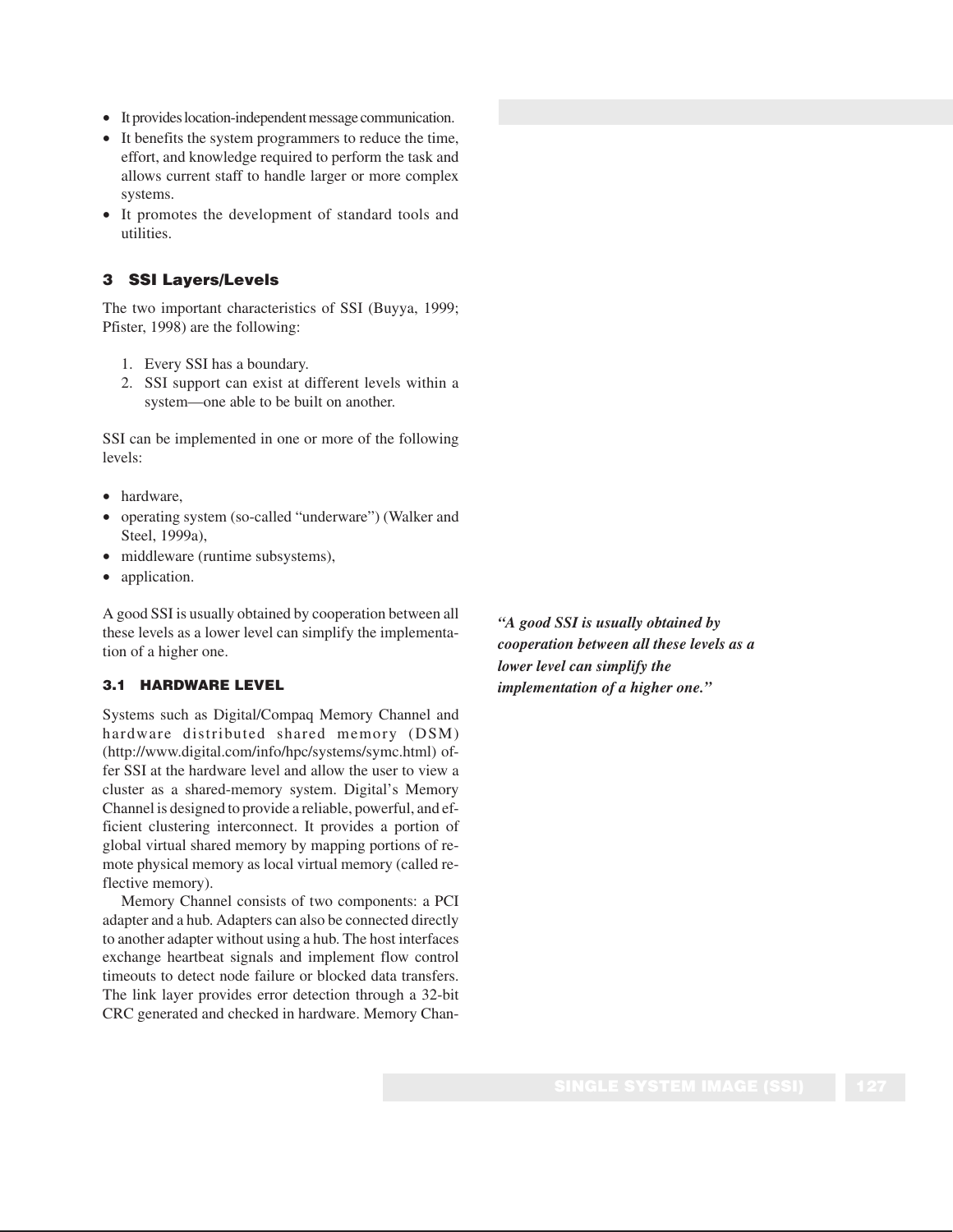nel uses point-to-point, full-duplex switched  $8 \times 8$  crossbar implementation.

To enable communication over the Memory Channel network, applications map pages as read- or write-only into their virtual address space. Each host interface contains two page control tables (PCT), one for write and one for read mappings. For read-only pages, a page is pinned down in local physical memory. Several page attributes can be specified: receive enable, interrupt on receive, remote read, and so on. If a page is mapped as write-only, a page table entry is created for an appropriate page in the interface's 128 Mbytes of PCI address space. Page attributes can be used to store a local copy of each packet, request acknowledgment message from the receiver side for each packet, and define the packets as broadcast or pointto-point packets.

Broadcasts are forwarded to each node attached to the network. If a broadcast packet enters a crossbar hub, the arbitration logic waits until all output ports are available. Nodes, which have mapped the addressed page as a readable area, store the data in their local pinned-down memory region. All other nodes simply ignore the data. Therefore, once the data regions are mapped and set up, simple store instructions transfer data to remote nodes without OS intervention.

Besides this basic data transfer mechanism, Memory Channel supports a simple remote read primitive, a hardware-based barrier acknowledge, and a fast-lock primitive. To ensure correct behavior, Memory Channel implements a strict in-order delivery of written data. A write invalidates cache entries on the reader side, thus providing cluster-wide cache coherence.

Digital provides two software layers for Memory Channel: the Memory Channel services and universal message passing (UMP). The first is responsible for allocating and mapping the individual memory page. UMP implements a user-level library of basic message-passing mechanisms. It is mainly used as a target for higher software layers, such as MPI, PVM, or HPF. Both layers have been implemented for the Digital UNIX and the Windows NT operating systems.

Memory Channel reduces communication to the minimum—just simple store operations. Therefore, latencies for single data transfers are very low. This also enables the Memory Channel to reach the maximal sustained data rate of 88 Mbytes/s with relative small data packets of 32 bytes. The largest possible configuration consists of eight 12-CPU Alpha server nodes, resulting in a 96-CPU cluster.

### **3.2 OPERATING SYSTEM LEVEL**

Cluster operating systems support an efficient execution of parallel applications in an environment shared with sequential applications. A goal is to pool resources in a cluster to provide better performance for both sequential and parallel applications. To realize this goal, the operating system must support gang scheduling of parallel programs, identify idle resources in the system (such as processors, memory, and networks), and offer globalized access to them. It should optimally support process migration to provide dynamic load balancing as well as fast interprocess communication for both the system- and user-level applications. The OS must make sure these features are available to the user without the need for additional system calls or commands. OS kernel-supporting SSI include SCO UnixWare NonStop Clusters (Walker and Steel, 1999a, 1999b), Sun Solaris-MC (http://www. cs.umd.edu/~keleher/dsm.html), GLUnix (Ghormley et al., 1998), and MOSIX (Barak and La'adan, 1998).

**SCO UnixWare.** UnixWare NonStop Clusters is SCO's high-availability software. It significantly broadens hardware support, making it easier and less expensive to deploy the most advanced clustering software for Intel systems. It is an extension to the UnixWare operating system in which all applications run better and more reliably inside a SSI environment that removes the management burden. It features standard IP as the interconnect, removing the need for any proprietary hardware.

The UnixWare kernel has been modified via a series of modular extensions and hooks to provide single cluster-wide file system view, transparent cluster-wide device access, transparent swap-space sharing, transparent cluster-wide IPC, high performance internode communications, transparent cluster-wide process migration, node down cleanup and resource fail-over, transparent cluster-wide parallel TCP/IP networking, application availability, cluster-wide membership and cluster time sync, cluster system administration, and load leveling.

UnixWare NonStop Clusters architecture offers builtin support for application fail-over using an  $n + 1$  approach. With this approach, the backup copy of the application may be restarted on any of several nodes in the cluster. This allows one node to act as a backup node for all other cluster nodes.

UnixWare NonStop Clusters also supports active process migration, which allows any application process to be moved to another node between instruction steps. This allows continuation without disruption to the application.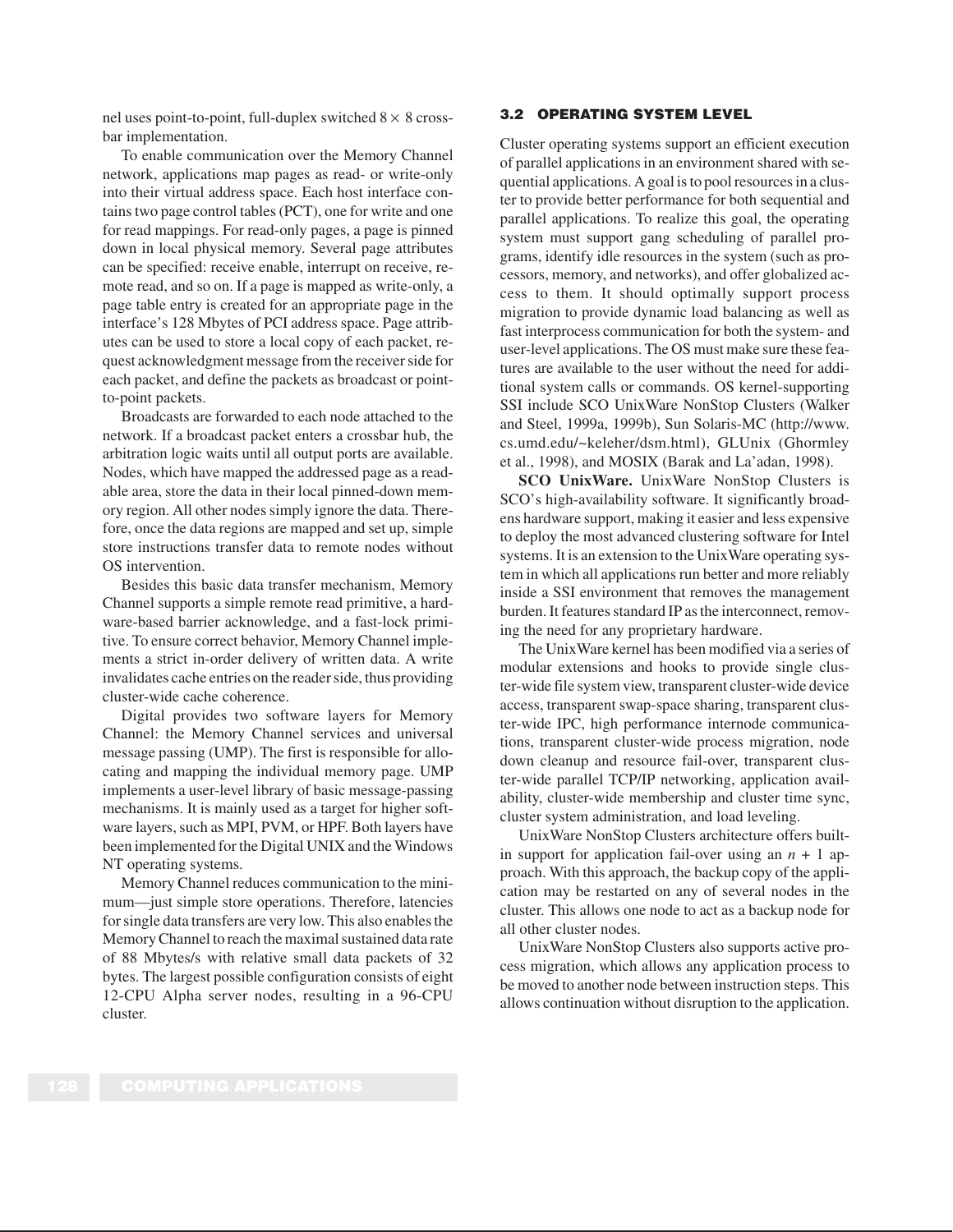Active process migration allows dynamic removal and addition of nodes within the cluster.

With the SSI capability of UnixWare NonStop Clusters, both applications and users view multiple nodes as a single, logical system. SSI also provides automatic process migration and dynamic load balancing. Depending on the workload and available resources in the cluster, the system automatically reassigns processes among available nodes, delivering optimal overall performance. The cluster offers a single UNIX system name space and appears to the application as a very large *n*-way SMP server. The cluster services maintain the standard service call interface, so upper levels of the operating system do not need to be changed. Applications access clustered services through standard UNIX system libraries, which in turn access clustered services through the service call interface. Applications do not need to be cluster aware and may run unmodified in the cluster.

The cluster service determines whether a request can be handled locally or must be forwarded to another node. If the request is passed to another node, it uses an internode communication system over ServerNet to communicate to the service peer on another node. The request is then handled by the standard UNIX system service on the targeted node.

**Sun Solaris MC.** Solaris MC is a prototype extension of the single-node Solaris kernel. It provides single system image and high availability at the kernel level. Solaris MC is implemented through object-oriented techniques. It extensively uses the object-oriented programming language C++, the standard COBRA object model, and its interface definition language.

Solaris MC uses a global file system called Proxy File System (PXFS). The main features include single system image, coherent semantics, and high performance. The PXFS makes file accesses transparent to process and file locations. PXFS achieves this single system image by intercepting file access operations at the vnode/VFS interface. When a client node performs a VFS/vnode operation, Solaris MC proxy layer first converts the VFS/vnode operation into an object invocation, which is forwarded to the node where the file resides (the server node). The invoked object then performs a local VFS/vnode operation on the Solaris file system of the server node. This implementation approach needs no modification of the Solaris kernel or the file system.

PXFS uses extensive caching on the clients to reduce remote object invocations. PXFS uses a token-based coherency protocol to allow a page to be cached read-only by multiple nodes or read-write by a single node.

Solaris MC provides a single process space by adding a global process layer on top of the Solaris kernel layer. There is a node manager for each node and a virtual process (vproc) object for each local process. The vproc maintains information of the parent and children of each process. The node manager keeps two lists: the available node list and local process list, including migrated ones. When a process migrates to another node, a shadow vproc is still kept on the home node. Operations received by the shadow vproc are forwarded to the current node where the process resides.

Solaris MC provides a single I/O subsystem image with uniform device naming. A device number consists of the node number of the device, as well as the device type and the unit number. A process can access any device by using this uniform name as if it were attached to the local node, even if it is attached to a remote node.

Solaris MC ensures that existing networking applications do not need to be modified and see the same network connectivity, regardless of which node the application runs on. Network services are accessed through a service access point (SAP) server. All processes go to the SAP server to locate in which node a SAP is on. The SAP server also ensures that the same SAP is not simultaneously allocated to different nodes. Solaris MC allows multiple nodes to act as the replicated SAP server for network services.

**GLUnix.** Another way for the operating system to support a SSI is to build a layer on top of the existing operating system and to perform global resource allocations. This is the approach followed by GLUnix from Berkeley (Ghormley wt al., 1998). This strategy makes the system easily portable and reduces development time.

GLUnix is an OS layer designed to provide support for transparent remote execution, interactive parallel and sequential jobs, load balancing, and backward compatibility for existing application binaries. GLUnix is a multiuser system implementation at the user level so that it can be easily ported to a number of different platforms. It is built as a protected user-level library using the native system services as a building block. GLUnix aims to provide cluster-wide name space and uses network PIDs (NPIDs) and virtual node numbers (VNNs). NPIDs are globally unique process identifiers for both sequential and parallel programs throughout the system. VNNs are used to facilitate communications among processes of a parallel program. A suite of user tools for interacting and manipulating NPIDs and VNNs is supported.

GLUnix is implemented completely in the user level and does not need any kernel modification; therefore, it is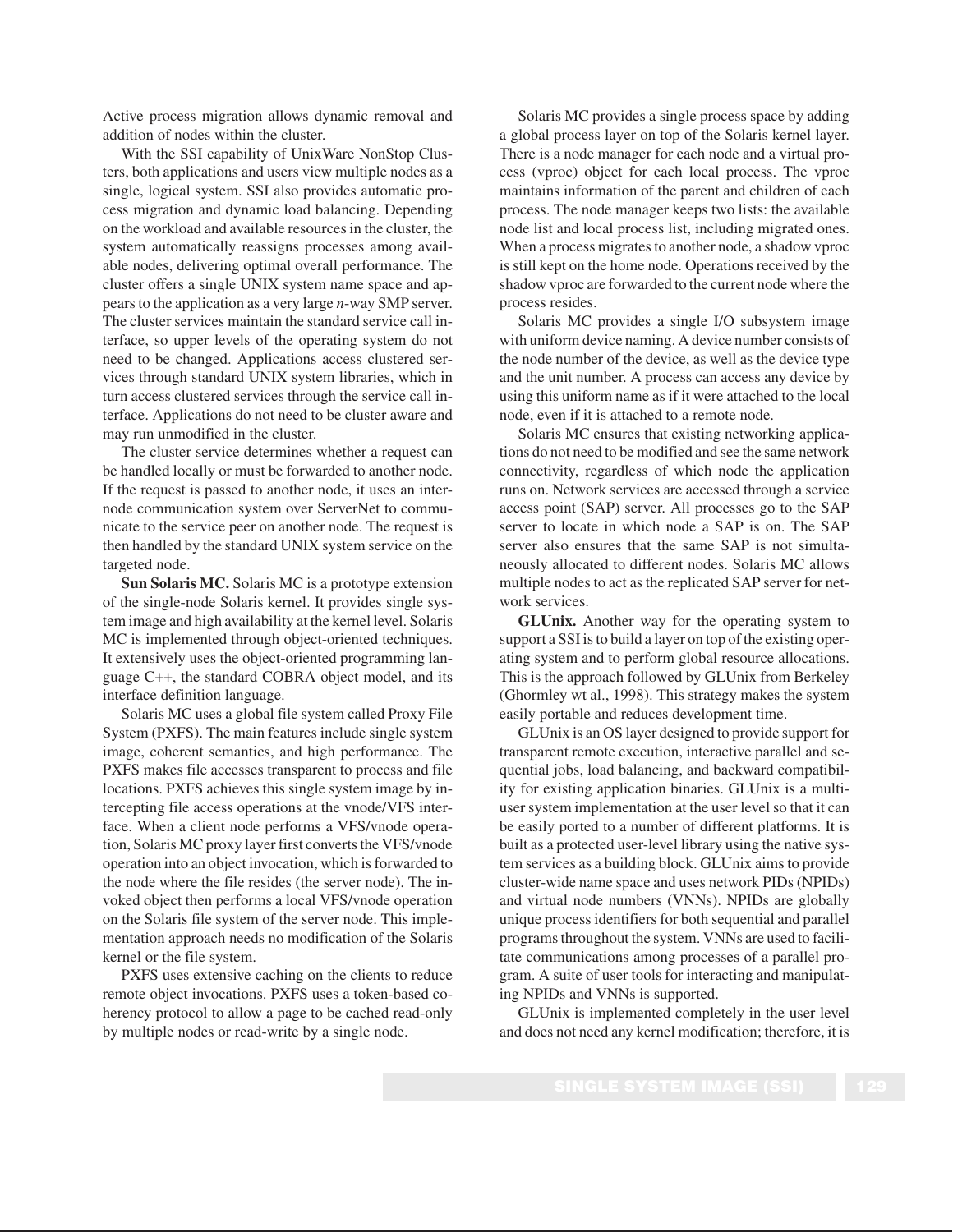easy to implement. GLUnix relies on a minimal set of standard features from the underlying system, which are present in most commercial operating systems. So it is portable to any operating system that supports interprocess communication, process signaling, and access to load information. The new features needed for clusters are invoked by procedure calls within the application's address space. There is no need to cross the hardware protection boundary and no need for kernel trap or context switching. The overhead for making system calls is eliminated in GLUnix. Using shared-memory segments or interprocess communication, primitives can do the coordination of the multiple copies of GLUnix, which are running on multiple nodes.

The main features provided by GLUnix include coscheduling of parallel programs; idle resource detection, process migration, and load balancing; fast userlevel communication; remote paging; and availability support.

**MOSIX.** MOSIX (Barak and La'adan, 1998) is another software package specifically designed to enhance the Linux kernel with cluster-computing capabilities. The core of MOSIX is adaptive (online) load balancing, memory ushering, and file I/O optimization algorithms that respond to variations in the use of the cluster resources (e.g., uneven load distribution or excessive disk swapping due to lack of free memory in one of the nodes). In such cases, MOSIX initiates process migration from one node to another to balance the load, move a process to a node that has sufficient free memory, or reduce the number of remotefile I/O operations.

MOSIX operates silently, and its operations are transparent to the applications. This means that you can execute sequential and parallel applications just like you would do in an SMP. You need not care about where your process is running or be concerned about what the other users are doing. Shortly after the creation of a new process, MOSIX attempts to assign it to the best available node at that time. MOSIX then continues to monitor the new process, as well as all the other processes, and will move it among the nodes to maximize the overall performance. All this is done without changing the Linux interface. This means that you continue to see (and control) all your processes as if they run on your node.

The algorithms of MOSIX are decentralized—each node is both a master for processes that were created locally and a server for (remote) processes that migrated from other nodes. This means that nodes can be added or removed from the cluster at any time, with minimal disturbances to the running processes. Another useful property of MOSIX is its monitoring algorithms, which detect the speed of each node, its load and free memory, and the IPC and I/O rates of each process. This information is used to make near-optimal decisions about where to place the processes.

The system image model of MOSIX is based on the home node model, in which all the user's processes seem to run at the user's login node. Each new process is created at the same site(s) as its parent process. Processes that have migrated interact with the user's environment through the user's home node but, where possible, use local resources. As long as the load of the user's login node remains below a threshold value, all the user's processes are confined to that node. However, when this load rises above a threshold value, then some processes may be migrated (transparently) to other nodes.

The Direct File System Access (DFSA) provision extends the capability of a migrated process to perform some I/O operations locally in the current node. This provision reduces the need of I/O-bound processes to communicate with their home node, thus allowing such processes (as well as mixed I/O and CPU processes) to migrate more freely among the cluster's node (e.g., for load balancing and parallel file and I/O operations).

Currently, the MOSIX File System (MFS) meets the DFSA standards. MFS makes all directories and regular files throughout a MOSIX cluster available from all nodes while providing absolute consistency as files are viewed from different nodes (i.e., the consistency is as if all file accesses were done on the same node).

## **3.3 MIDDLEWARE LEVEL**

Middleware, a layer that resides between OS and applications, is one of the common mechanisms used to implement SSI in clusters. They include cluster file system, programming environments such as PVM (Geist and Sunderam, 1990), job management and scheduling systems such as CODINE (Ferstl, 1999) and Condor (Litzkow, Livny, and Mutka, 1988), and cluster-enabled Java Virtual Machine (JVM) such as JESSICA (Ma, Wang, and Lau, forthcoming). SSI offered by cluster file systems makes disks attached to cluster nodes appear as a single large storage system and ensure that every node in the cluster has the same view of the data. Global jobscheduling systems manage resources and enable the scheduling of system activities and execution of applications while offering high-availability services transparently. Cluster-enabled JVM allows execution of Java threads-based applications on clusters without any modifications.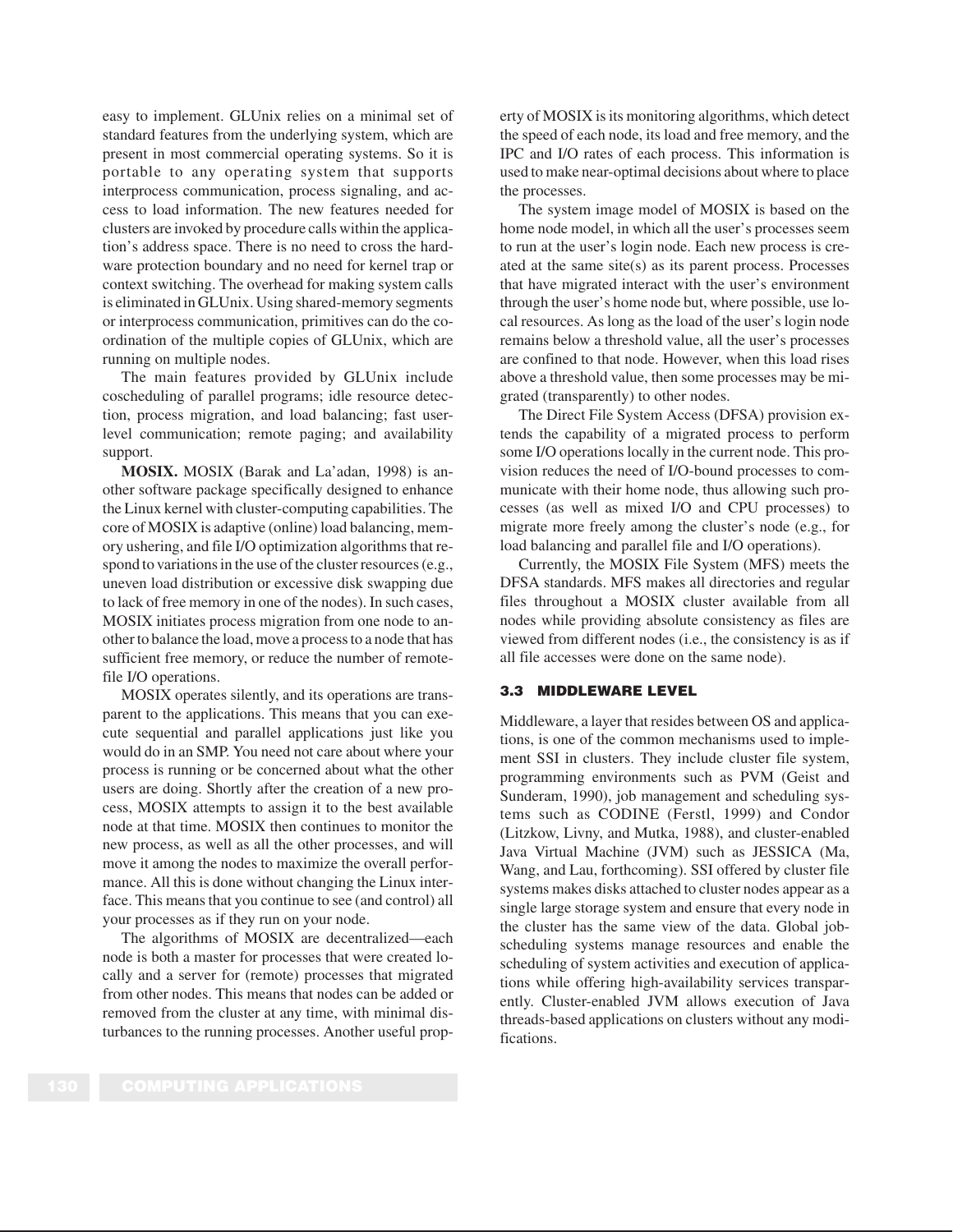CODINE is a resource management system targeted to optimize utilization of all software and hardware resources in a heterogeneous networked environment (Ferstl, 1999). It is evolved from the Distributed Queuing System (DQS) created at Florida State University. The easy-to-use graphical user interface provides a single system image of all enterprise-wide resources for the user and also simplifies administration and configuration tasks.

The CODINE system encompasses four types of daemons. They are the CODINE master daemon, the scheduler daemon, the communication daemons, and the execution daemons. The CODINE master daemon acts as a clearinghouse for jobs and maintains the CODINE database. Periodically, the master receives information about the host load values in the CODINE cluster by the CODINE execution daemons running on each machine. Jobs, submitted to the CODINE system, are forwarded to the CODINE master daemon and then spooled to disk. The scheduler daemon is responsible for the matching of pending jobs to the available resources. It receives all necessary information from the CODINE master daemon and returns the matching list to the CODINE master daemon, which in turn dispatches jobs to the CODINE execution daemons.

The CODINE master daemon runs on the main server and manages the entire CODINE cluster. It collects all necessary information and maintains and administers the CODINE database. The database contains information about queues, running and pending jobs, and the available resources in the CODINE cluster. Information to this database is periodically updated by the CODINE execution daemons.

The CODINE master daemon has a critical function, as the system will not operate without this daemon running. To eliminate this potential point of failure, CODINE provides a shadow master functionality. Should the CODINE master daemon fail to provide service, a new CODINE master host will be selected, and another CODINE master daemon will automatically be started on that new host. All CODINE ancillary programs providing the user or administrator interface to CODINE directly contact the CODINE master daemon via a standard TCP port to forward their requests and to receive an acknowledgment or the required information.

The CODINE scheduler daemon is responsible for the mapping of jobs to the most suitable queues. Jobs are submitted to the CODINE master daemon together with a list of requested resources. A job that cannot be dispatched immediately waits in a pending queue until the CODINE scheduler daemon decides that the requested resources for this job are available. The result of the mapping is communicated back to the CODINE master daemon to update the database. The CODINE master daemon notifies the CODINE execution daemon on the corresponding machine to start the job.

The CODINE execution daemon runs on every machine in the CODINE cluster where jobs can be executed. It reports periodically the status of the resources on the workstation to the CODINE master daemon. The CODINE execution daemon is also responsible for starting and stopping the jobs. For each job, the CODINE execution daemon starts a subordinate shepherd process, which is responsible for running and monitoring its job.

One or more CODINE communication daemons have to run in every CODINE cluster. These daemons are responsible for the communication between the other CODINE daemons. This allows asynchronous communication between the various CODINE daemons, speeding up the system and increasing efficiency. The communication daemons control the whole communication via a standard TCP port.

#### **3.4 APPLICATION LEVEL**

Finally, applications can also support SSI. The application-level SSI is the highest and, in a sense, most important because this is what the end user sees. At this level, multiple cooperative components of an application are presented to the user as a single application. For instance, a GUI-based tool such as PARMON (Buyya, 2000) offers a single window representing all the resources or services available. The Linux Virtual Server (Zhang, 2000) is a scalable and high-availability server built on a cluster of real servers. The architecture of the cluster is transparent to end users as all they see is a single virtual server. All other cluster-aware scientific and commercial applications (developed using APIs such as MPI) hide the existence of multiple interconnected computers and cooperative software components and present themselves as if running on a single system.

The Linux Virtual Server (LVS) (Zhang, 2000) directs network connections to the different servers according to scheduling algorithms and makes parallel services of the cluster to appear as a virtual service on a single IP address. Linux Virtual Server extends the TCP/IP stack of Linux kernel to support three IP load-balancing techniques: NAT, IP tunneling, and direct routing. It also provides four scheduling algorithms for selecting servers from the cluster for new connections: round-robin, weighted round-robin, least connection, and weighted least con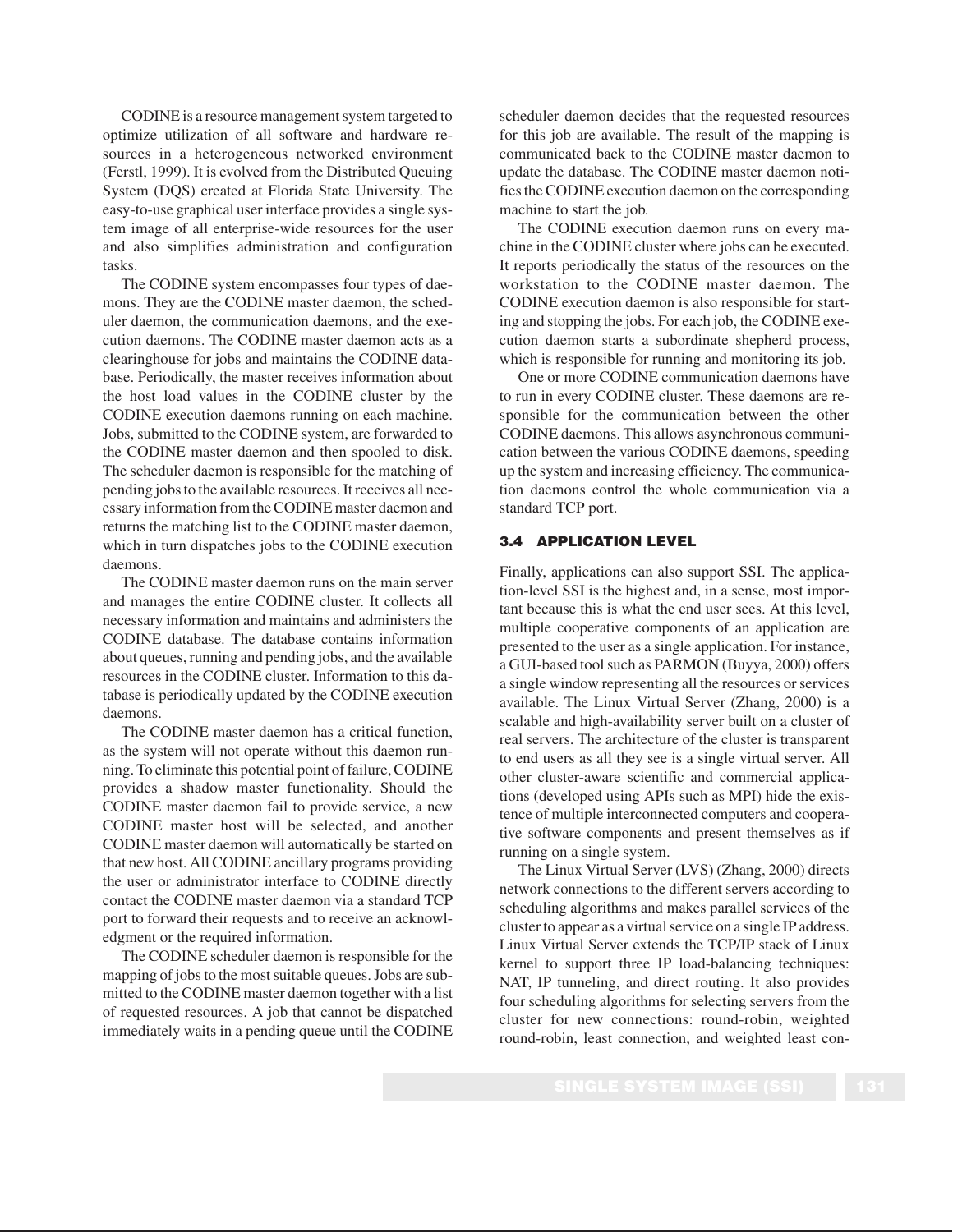*"The application-level SSI is the highest and, in a sense, most important because this is what the end user sees. At this level, multiple cooperative components of an application are presented to the user as a single application."*

nection. Client applications interact with the cluster as if it were a single server. The clients are not affected by interaction with the cluster and do not need modification. Scalability is achieved by transparently adding or removing a node in the cluster. High availability is provided by detecting node or daemon failures and reconfiguring the system appropriately.

Linux Virtual Server is a three-tier architecture.

- *Load balancer* is the front end to the service as seen by the outside world. The load balancer directs network connections from clients who know a single IP address for services to a set of servers that actually perform the work.
- *Server pool* consists of a cluster of servers that implements the actual services, such as Web, Ftp, mail, DNS, and so on.
- *Back-end storage* provides the shared storage for the servers, so that it is easy for servers to keep the same content and provide the same services.

The load balancer handles incoming connections using IP load-balancing techniques. Load balancer selects servers from the server pool, maintains the state of concurrent connections, and forwards packets, and all the work is performed inside the kernel, so that the handling overhead of the load balancer is low. The load balancer can handle a much larger number of connections than a general server; therefore, a load balancer can schedule a large number of servers, and it will not be a bottleneck of the whole system.

Cluster monitor daemons run on the load balancer to monitor the health of server nodes. If a server node cannot be reached by ICMP ping or there is no response of the service in the specified period, the monitor will remove or disable the server in the scheduling table of the load balancer. The load balancer will not schedule new connections to the failed one, and the failure of server nodes can be masked.

To prevent the load balancer from becoming a single point of failure, a backup of the load balancer is set up. Two heartbeat daemons run on the primary and the backup; they heartbeat the health message through heartbeat channels such as serial line and UDP periodically. When the heartbeat daemon on the backup cannot hear the health message from the primary in the specified time, it will use ARP spoofing to take over the virtual IP address to provide the load-balancing service. When the primary recovers from its failure, then the primary becomes the backup of the functioning load balancer, or the daemon receives the health message from the primary and releases the virtual IP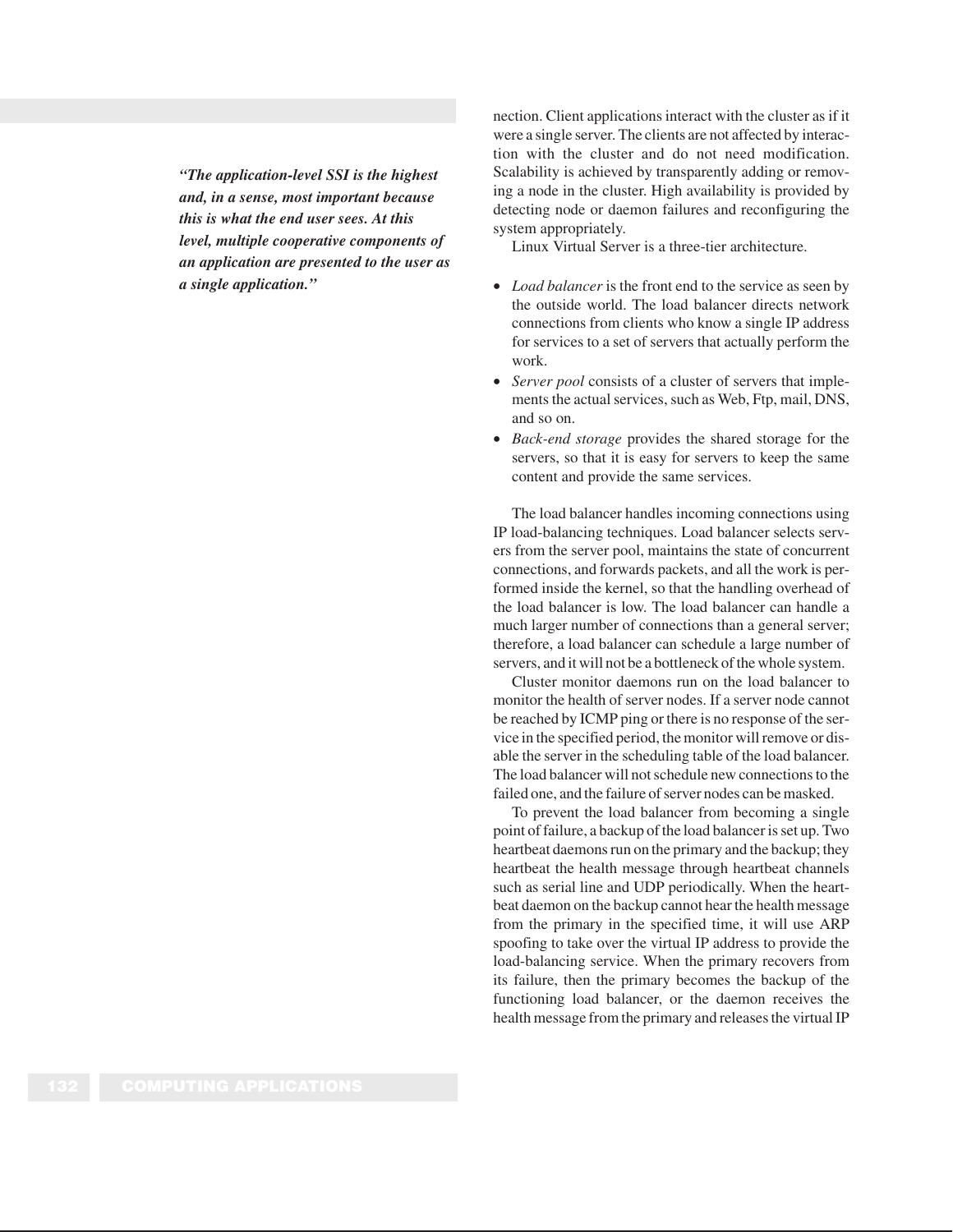address, and the primary will take over the virtual IP address. The fail-over or the takeover of the primary will cause the established connection in the state table lost, which will require the clients to send their requests again.

## **3.5 PROS AND CONS OF EACH LEVEL**

Each level of SSI has its own pros and cons. The hardware-level SSI can offer the highest level of transparency, but due to its rigid architecture, it does not offer the flexibility required during the extension and enhancement of the system. The kernel-level approach offers full SSI to all users (application developers and end users). However, kernel-level cluster technology is expensive to develop and maintain, as its market share is or will be probably limited, and it is difficult to keep pace with technological innovations emerging into mass-market operating systems.

An application-level approach helps realize SSI partially and requires that each application be developed as SSI aware separately. A key advantage of application-level SSI compared with the kernel level is that it can be realized in stages, and the user can benefit from it immediately, but in the kernel-level approach, unless all components are specifically developed to support SSI, it cannot be used or released to the market. Due to this, the kernel-level approach appears as a risky and economically nonviable approach. The middleware approach is a compromise between the other two mechanisms used to provide SSI. In some cases, such as in PVM, each application needs to be implemented using special APIs on a case-by-case basis. This means that there is a higher cost of implementation and maintenance; otherwise, the user cannot get any benefit from the cluster. The arguments on the so-called "underware" versus middleware level of SSI are presented in Walker and Steel (1999a).

### **4 Conclusions**

SSI can greatly enhance the acceptability and usability of clusters by hiding the physical existence of multiple independent computers by presenting them as a single, unified resource. SSI can be realized either using hardware or software techniques; each has its own advantages and disadvantages. The middleware approach appears to offer an economy of scale compared with other approaches, although it cannot offer full SSI like the OS approach. In any case, the designers of software (system or application) for clusters must always consider SSI (transparency) as one of their important design goals in addition to scalable performance and enhanced availability.

*"Each level of SSI has its own pros and cons. The hardware-level SSI can offer the highest level of transparency, but due to its rigid architecture, it does not offer the flexibility required during the extension and enhancement of the system."*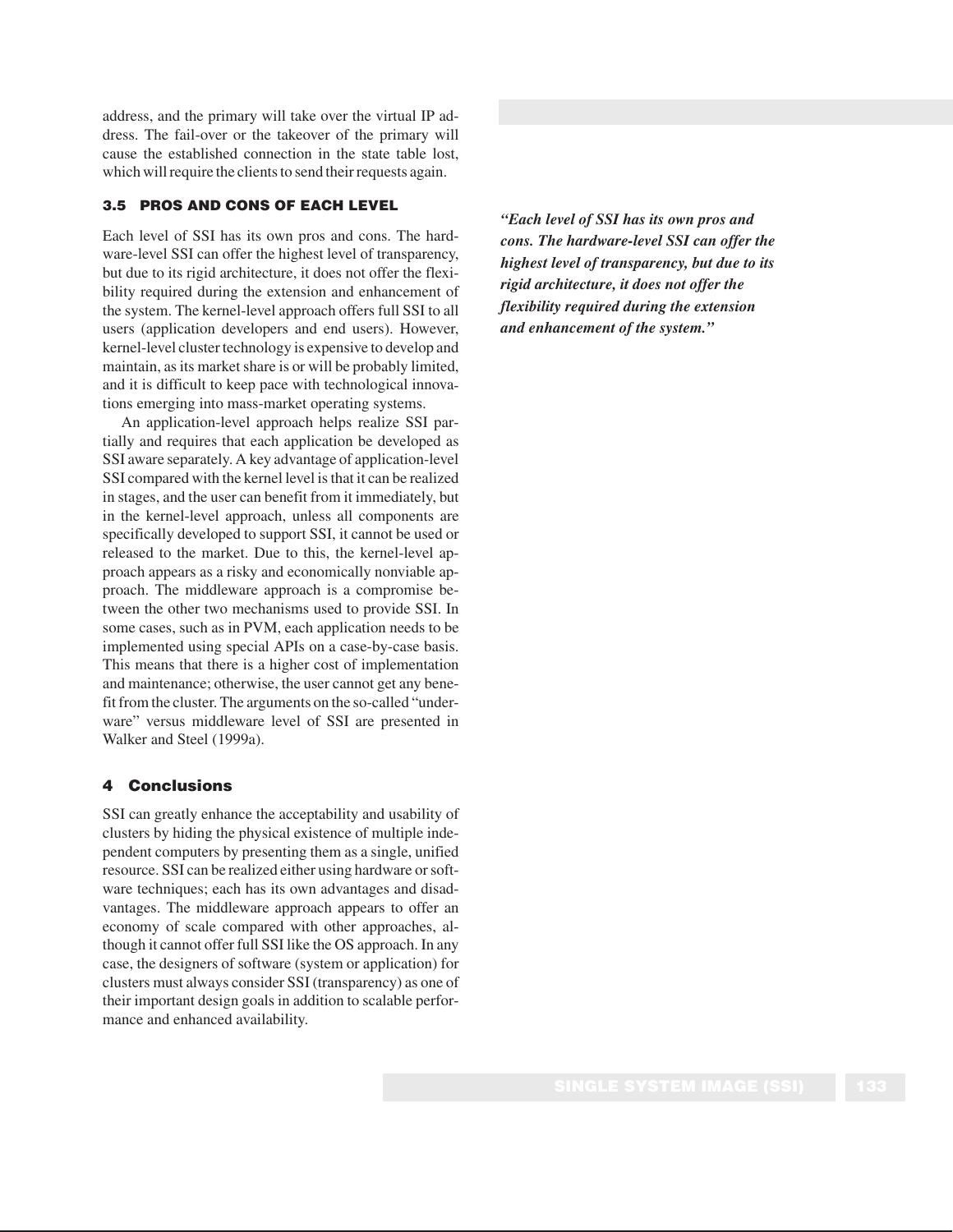#### **BIOGRAPHIES**

*Rajkumar Buyya* is a research scholar at the School of Computer Science and Software Engineering, Monash University, Melbourne, Australia. He was awarded the Dharma Ratnakara Memorial Trust Gold Medal for his academic excellence in 1992 by Kuvempu/Mysore University. He is coauthor *Mastering C++* and *Microprocessor x86 Programming*. Recently, he has edited a two-volume book on high performance cluster computing: *Architectures and Systems* (Vol. 1) and *Programming and Application* (Vol. 2). He served as guest editor for the special issues of the following international journals: *Parallel and Distributed Computing Practices*, *Informatica: An International Journal of Computing and Informatics*, *Journal of Supercomputing*, and *Future Generation Computing Systems*. He is a speaker in the IEEE Computer Society Chapter Tutorials Program and foundation co-chair of the IEEE Computer Society Task Force on Cluster Computing. He has contributed to the development of HPCC system software environment for the PARAM supercomputer developed by the Centre for Development of Advanced Computing, India. He has lectured on advanced technologies such as parallel, distributed, and multithreaded computing; client/server computing; Internet and Java; cluster and grid computing; and Java and high performance computing in many international conferences held in Korea, India, Singapore, United States, Mexico, Australia, Norway, China, Canada, Germany, and France. His research papers have appeared in international conferences and journals.

*Toni Cortes* is an associate professor at Universitat Politècnica de Catalunya, Barcelona, Spain. He obtained his Ph.D. degree in computer science in 1997 from Universitat Politècnica de Catalunya. He is currently the coordinator of the single system image technical area in the IEEE CS Task Force on Cluster. Besides working in many academic projects, he has been cooperating in European industrial projects such as Paros, Nanos, and Dimemas. He organized (along with Rajkumar Buyya) the *Cluster Computing Technologies, Environments, and Applications* session organized as part of the PDPTA'99 Conference. He has also been a reviewer for important international conferences such as ISCA, ICS, and SCCC and international journals such as*IEEE Transactions on Computers*, *Parallel and Distributed Computing Practices*, and *Software-Practice & Experience*. He has also published more than 20 papers in international journals and conferences (most of them about parallel I/O). He has also published a chapter on parallel I/O in *High Performance Cluster Computing* (1999). His research interests cover computer architecture, parallel I/O, RAID architecture design, high performance storage system, cluster computing, and operating systems.

*Hai Jin* is a professor of computer science at Huazhong University of Science and Technology (HUST) in China. He received his Ph.D. in computer engineering from HUST in 1994. In 1996, he was awarded the German Academic Exchange Service (DAAD) fellowship for visiting Technical University of

Chemnitz in Chemnitz, Germany. He has worked at the University of Hong Kong, where he participated in the HKU cluster project. Presently, he works as a visiting scholar at the Internet and Cluster Computing Laboratory at the University of Southern California. He is a member of IEEE and ACM. He chaired the 2000 Asia-Pacific International Symposium on Cluster Computing (APSCC'00) and the First International Workshop on Internet Computing and E-Commerce (ICEC'01). He serves as program vice chair of the 2001 International Symposium on Cluster Computing and Grid (CCGrid'01). He has coauthored four books and published more than 30 papers. His research interests cover parallel I/O, RAID architecture, fault tolerance, and cluster computing.

### **REFERENCES**

- Barak, A., and La'adan, O. 1998. The MOSIX multicomputer operating system for high performance cluster computing (ftp). *Journal of Future Generation Computer Systems* [Online]. Available: http://www.mosix.cs.huji.ac.il/.
- Buyya, R., ed. 1999. *High Performance Cluster Computing: Architectures and Systems*. Vol. 1. Englewood Cliffs, NJ: Prentice Hall.
- Buyya, R. 2000. PARMON: A portable and scalable monitoring system for clusters. *Journal of Software: Practice & Experience* [Online]. Available: http://www.csse.monash.edu.au/ ~rajkumar/parmon/.
- Ferstl, F. 1999. *Job and Resource Management Systems, High Performance Cluster Computing: Architectures and Systems*. Vol. 1. Englewood Cliffs, NJ: Prentice Hall.
- Geist, A., and Sunderam, V. 1990. PVM: A framework for parallel distributed computing. *Journal of Concurrency: Practice and Experience* [Online]. Available: http://www.epm.ornl. gov/pvm/.
- Ghormley, D., Petrou, D., Rodrigues, S., Vahdat, A., and Anderson, T. 1998. GLUnix: A global layer Unix for a network of workstations. *Journal of Software Practice and Experience* [Online]. Available: http://now.cs.berkeley.edu/Glunix/ glunix.html.
- Hwang, K., Jin, H., Chow, E., Wang, C. L., and Xu, Z. 1999. Designing SSI clusters with hierarchical checkpointing and single I/O space. *IEEE Concurrency* 7 (1): 60-69.
- Hwang, K., and Xu, Z. 1998. *Scalable Parallel Computing: Technology, Architecture, Programming*. New York: McGraw-Hill.
- Litzkow, M., Livny, M., and Mutka, M. 1998. Condor: A hunter of idle workstations. *Proceedings of the 8th International Conference of Distributed Computing Systems* [Online]. Available: http://www.cs.wisc.edu/condor/.
- Ma, M., Wang, C., and Lau, F. Forthcoming. JESSICA: Java-enabled single-system-image computing architecture. *Journal of Parallel and Distributed Computing*.
- Pfister, G. F. 1998. *In Search of Clusters*. 2nd ed. Englewood Cliffs, NJ: Prentice Hall.
- Popek, G., and Walker, B., eds. 1996. *The Locus Distributed System Architecture*. Cambridge, MA: MIT Press.